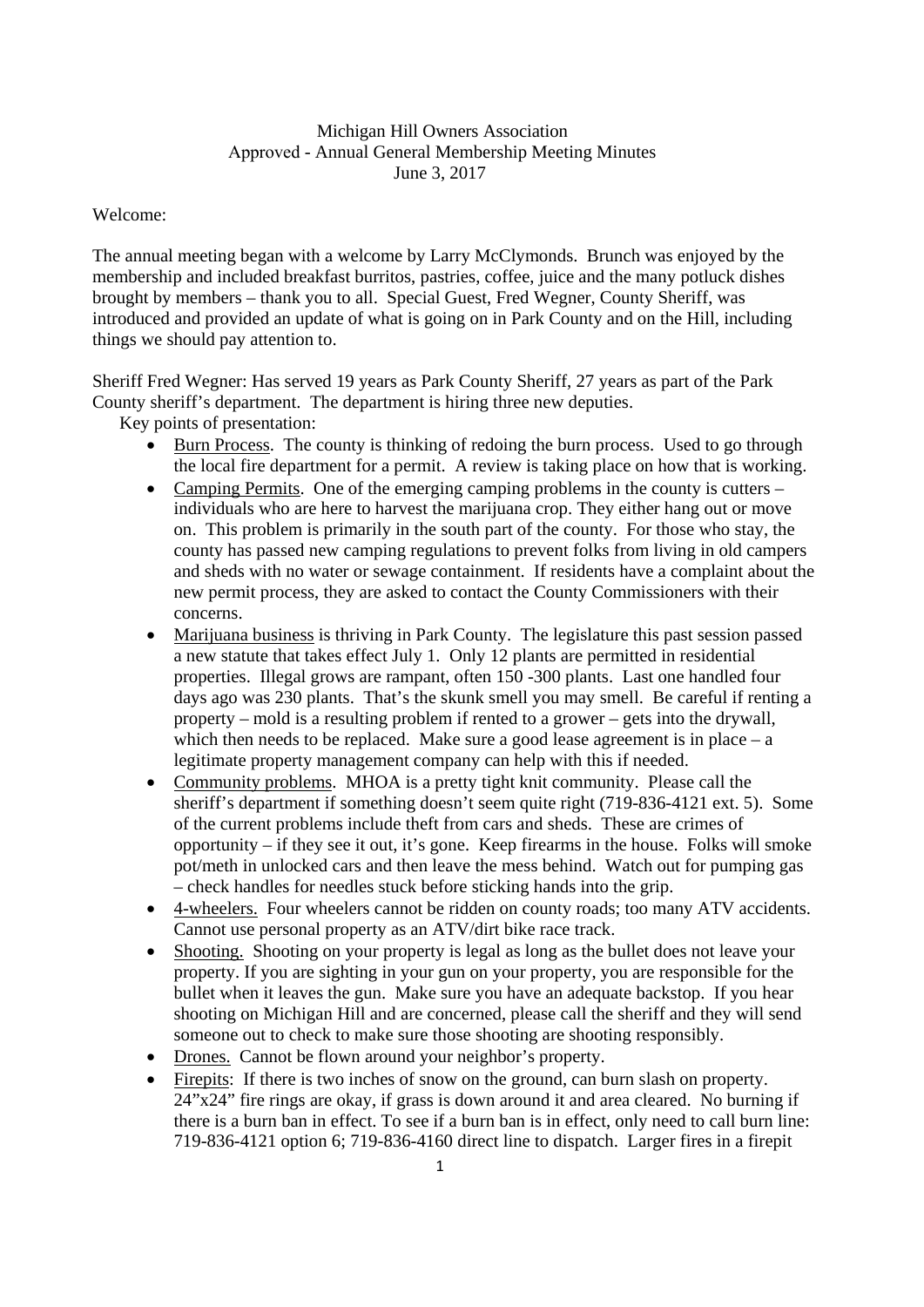on residential property require a permit for each occurrence. No bonfires with sparks flying. If a fire is started on your property and it travels beyond your property lines, the property owner can be charged with "firing woods and prairies", and can be billed by the fire department and for resulting damage. MHOA is in Fire District 6. For permits, contact Steve Vargas: 719-836-2082 (Jefferson/Como Fire Protection District). Burn line: This information can be found on the MHHOA website. Need a permit to identify the property so that if there is report of smoke or fire, the fire department can determine if it is a permitted fire. If burning slash, need a permit. National Forest: monitors campground burning. Burn ban applies to campgrounds as well. No welding outside of a garage.

• Wildlife in County. Currently about 60 moose in the county. About three years ago, hunting licenses started being issued in limited quantities.

## Call to order:

Meeting was called to order at 10:30 a.m. Board Members Present: Larry McClymonds (President), Les Choate (VP and Managing Director of ACC), Steve Johnson (Treasurer), and Blenda Crawford (Secretary). Absent: Eric Lines (At-Large).

Determination of Quorum, minimum of 20% property ownership represented - min. 55 lots: It was noted that 69 properties were represented at the meeting through attendance and proxies, representing the required quorum.

Review of Annual Association Meeting Minutes of June 4, 2016: The membership was asked for any changes, additions, or comments. None were forthcoming. Steve Johnson (Lots 182/3/4) motioned to accept the minutes as presented. Les Choate (Lot 185) seconded the motion. Approved by unanimous vote of the membership.

Open forum for association member comments:

- Terry O'Neill (Lot 246) indicated that the Lieutenant in charge of the rescue component of fire department, Jerry Ariano, now lives on the hill.
- Melanie Littlefield (Lot 11) thanked the O'Neills for keeping roads open this winter. Reminded membership that the speed limit is 25 mph on hill. Requested that the board look into 25 mph signs be placed at the entrances to the MHOA. Baby elk currently on hill.
- Ken Baker (Lot 169) indicated that Mt. Guyot is appropriately pronounced "Gee-oh" and provided the history of the Swiss trapper for whom the mountain and street are named.
- Helen Baker (Lot 169) announced the June  $17<sup>th</sup>$  potluck for JCCA. Membership is \$20 per year for a family membership. Potluck will be at 5:30 at the Community Center. Questions can be directed to Helen at 719-836-0173.

# Reports of officers:

- a. President
	- i. Reserve Study: Covers MHOA assets (see handout): grader, pond valve, 2 plow trucks and hand water pump. Report required by CIOA. \$47,500 currently in reserves. The Association keeps the road grader well maintained. While the reserve fund may be slightly underfunded, the Board makes it a practice to maintain all equipment as needed. MHOA has 13.5 miles private roads, some of the best in the county. It was noted that MHOA has less unfunded reserves than last year; and that the reserves are held in the savings account. Terry O'Neill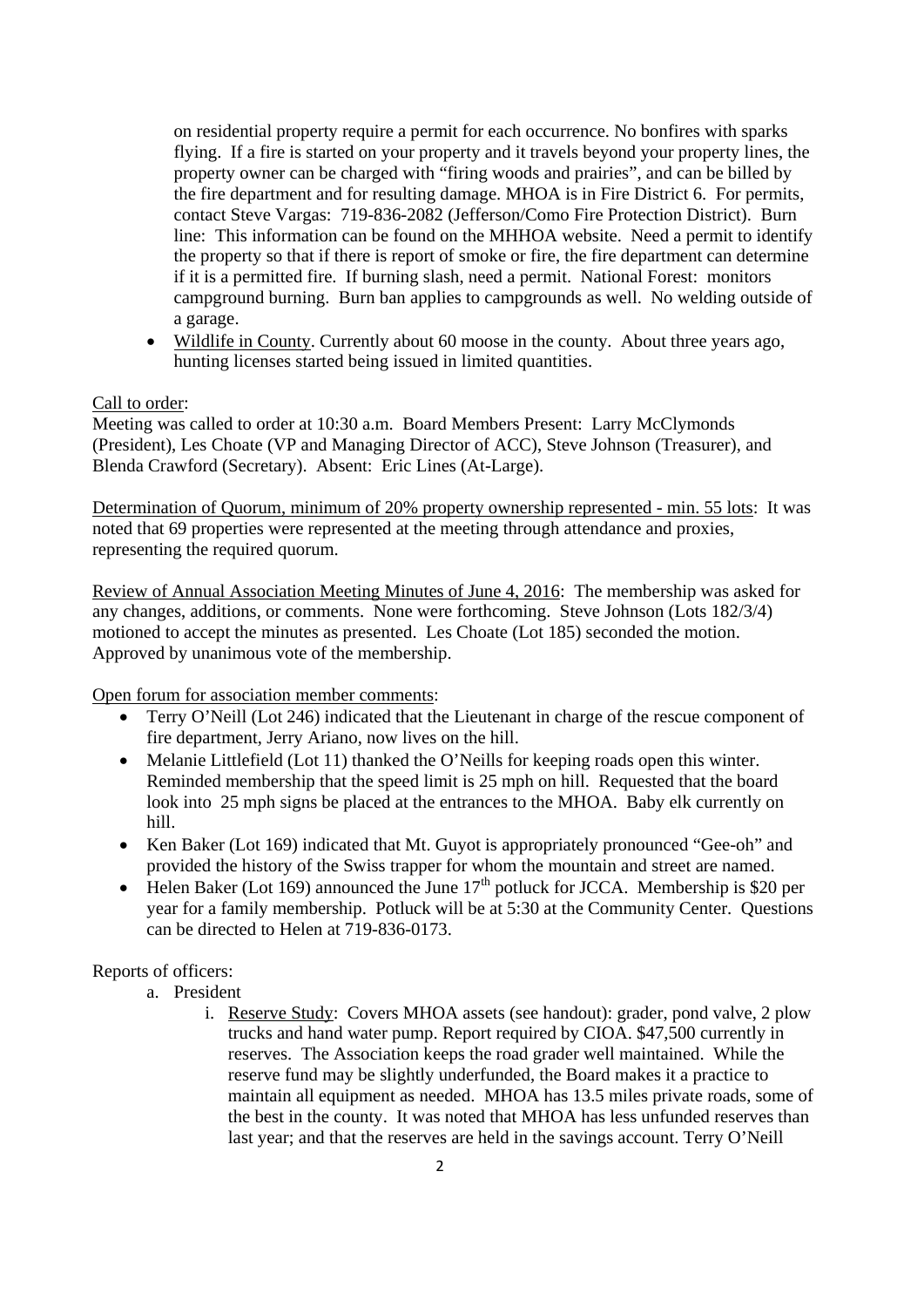(Lot 246) moved to accept the reserve study as presented. Debbie Caine (Lot 54) seconded the motion. Approved unanimously by vote.

- ii. Augmentation Pond, valve repair and willow removal. Pond stocked annually. Directions to pond: Go from Jefferson on CR 35, pass north entrance around bend, there is a drive on the RH side with a sign that says "no trespassing – sheriff" – go through gate. Be sure that gate is closed when you leave. The rules are catch and release for ages 16 and older; 15 and under may take home two fish. After Labor Day, all members can fish and take home catch. The pond was stocked with 135 pounds of 1-2 pounders, 3 big trout, and grass carp. If a grass carp is caught, just cut line and put back in the pond. Will see elk and bear sign around pond. The pond is surrounded by private property. The pond allows us to have our wells. It is calibrated and water is let out at the direction of the Water Commissioner. Wells are for internal sanitation use only – drinking, washing dishes, toilets, etc. External use is not permitted, i.e. watering gardens, lawns, or washing cars. May keep two 50-gallon rain barrels if they are kept covered to minimize mosquito larvae. Members may also purchase mosquito blocks which can be dropped into rain barrels. MHOA needs volunteers to rework pond valves and clean up area. Please contact Steve Johnson 719-836-6192 if you would be willing to help with this project. The willows have really encroached on the pond road. The Board is currently seeking a contract to rip out willows and to do culvert work.
- iii. Internet Update: The Board has been trying to work with Verizon and CenturyLink on improving available cell and phone/Internet service for the MHOA community. Verizon is waiting for funding, and then they will put up 120' tower. A competing service, South Park Telephone, has a tower near Como and you must have clear line of sight. They need 30 people on hill to sign up before enhancing their services. Century Link upgraded its services with a big switch in COMO, and will be bringing fiber to Michigan Hill at the end of summer (Aug-Sep). It will take 3-4 weeks to get turned on and upgraded. All MHOA residents have CenturyLink phone box at their property driveway. Current limited Internet access will go away once upgrades complete. Internet speed will increase from the current 1.2-1.5MB to 20MB.
- iv. Horses: MHOA is zoned residential, though it does have one property on the hill which has horses. Must comply with MHOA covenants and county rules
	- 1. Well permits are internal sanitation use only water must be hauled in, even if only bringing horses for the weekend.
	- 2. Corral/fences 50' setback from property line require ACC approval. No t-posts.
	- 3. All corrals, stalls, and barns shall be located at least fifty feet from any dwelling and one hundred feet from any water well.
	- 4. All corrals, stalls, and barns shall be routinely cleared of organic waste.
	- 5. Require 20,000 sq. feet (equivalent of 200' x 100') of corral space per horse.
- v. Camping on Vacant Land Section 5-712 of the LURs. County passed new camping guidelines on vacant residential land. Allowed to come up for 14 days in a row without a permit. If a resident desires to stay beyond that length, need to get county permit. MHOA has a pull-in/pull-out policy. Have a dump station by the north entrance. Same code as burn pit.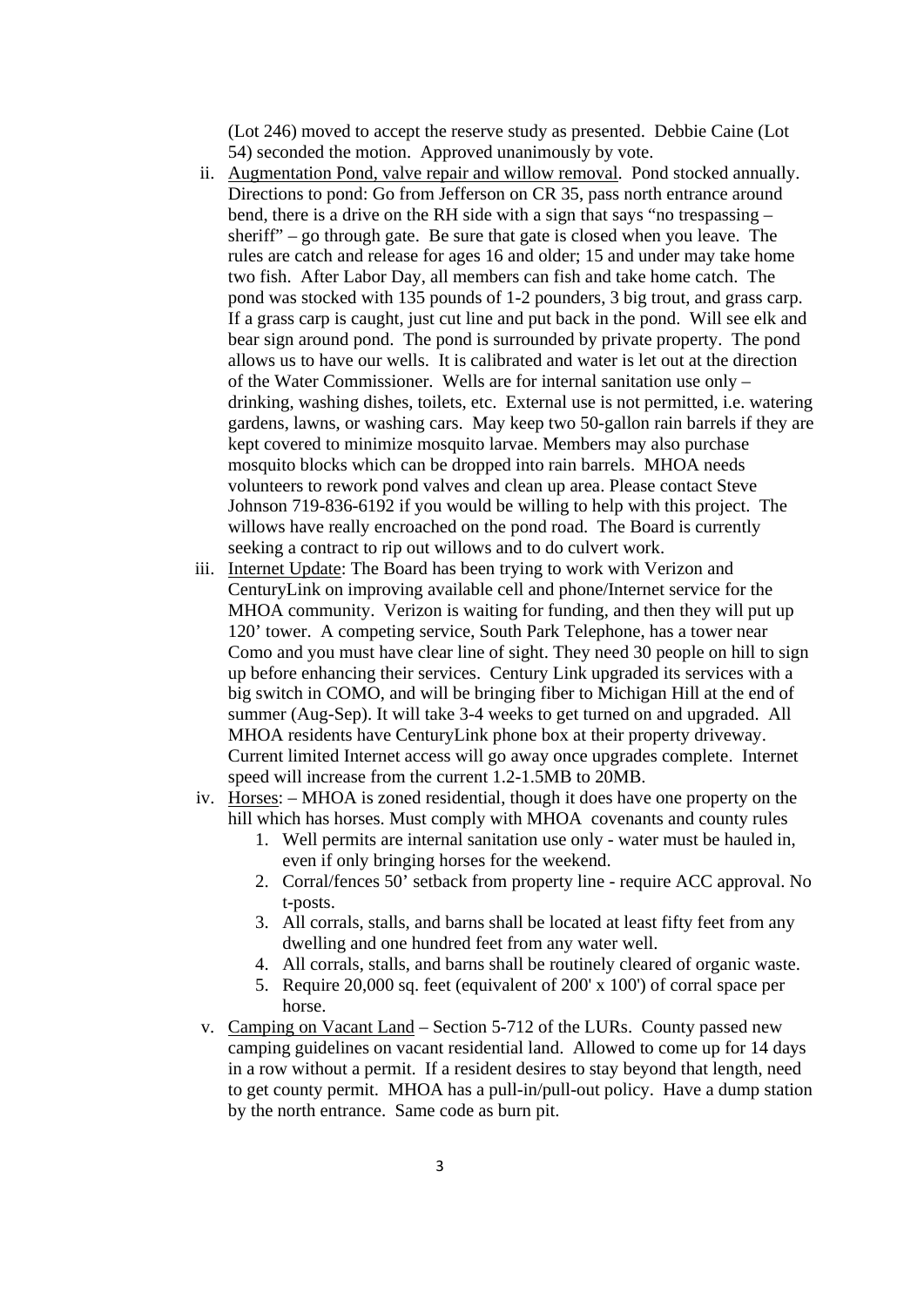- vi. Sheds: According to Park County, no shipping containers are permitted to be used as storage on property. No metal sided buildings according to MHOA covenants. Park County on allow a shed on a property if there is a residence on the property. Sheds that are less than 200 sq ft. must be anchored with caissons below the freeze line; sheds over 200 must have a monolithic concrete slab. All sheds must be approved by the ACC regardless of the size. MHOA website has local contact information page at www.MHHOA.com, including covenants and rules.
- vii. Outlots: MHOA has a 100' perimeter easement of right-of-way with the High Plains Ranch. All outlots are available to all residents. No motorized vehicles or mountain bikes may use on the outlots.
- b. Vice President
	- i. ACC Activity Report: (see handout capturing year's activities): Process is available on the website along with required forms. Appreciate members who have given adequate detail on projects, which assures a quicker response on the part of the ACC review team.
- c. At-Large Member
	- i. 2016-2017 Snow plowing: Thanks to Terry O'Neill for a great job of snow plowing this past year. When the snow plows are out, their primary focus is on the drifts and road blockages, which means that the roads with 2-3 inches are secondary. Need to address those areas which get 12"+ first.
	- ii. 2017 Road grading and gravel addition: road grading gets done twice and this year is happening the weekends of June 3 and 10. Will pull the ditches before fall. 40 loads of gravel will be dumped on road areas identified by our grader operator.
	- iii. Burn pit use: The Board is working with the fire department on the burn permit and on the smoke permit required by the state. If using the burn pit, make sure the lock catches when leaving. Please put slash (no construction material allowed) on top of existing piles. No stumps with rocks and dirt. MHOA is one of the last associations with a burn pit and is for the sole use of its members. Members are permitted to go in and take wood for their personal use. If dumping off good, burnable logs, may put toward the front of the pit for easy access.
	- iv. Weeds: The MHOA is trying to spray the bull thistles and is working to get a contractor to spray. Members are asked to please restrict use of Roundup on the hill.
- d. Treasurer
	- i. Financial report for current year: as of May 31, 2017: Checking balance: \$17, 031.08 Savings balance: \$74,021.92. Total: \$91,053. A/R: 13 people on 14 lots: \$2301.74 (received check for \$183, which is not accounted for in these numbers). For additional information, see Handouts – Profit and Loss Statement, Balance Sheet.
	- ii. Budget review (see attached handouts): Show actuals for past couple of years and proposed budget for this year. Key things: last payment for permanent right-of-way at south entrance (N Red Hill Rd). Was an easement for BLM – negotiated and purchased from property owner. Last \$4300 payment this year. Roads are the biggest expense. Motion to accept as presented made by Terry O'Neill. Motion seconded by Debbie Caine. Unanimously approved.
- e. Secretary